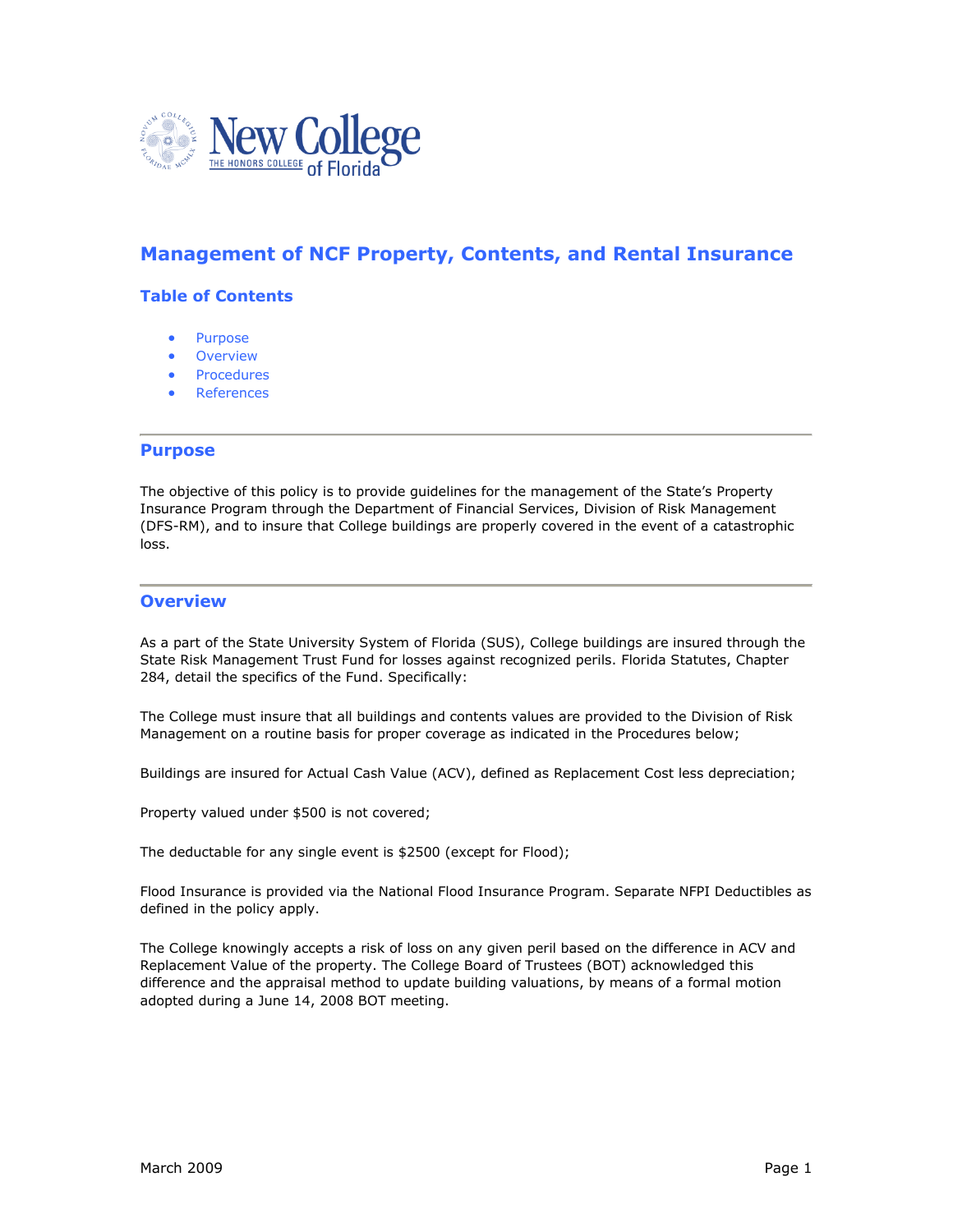# **Procedures**

## **Property Values**

The Department of Environmental Health and Safety, Risk Management and Insurance, will be responsible for the maintenance of Property and Contents Insurance Program.

The College will determine ACV using a recognized appraisal method when appropriate and financially feasible. The ACV will be updated annually when practical or when annual appraisals reflect significant changes in ACV of any given building. At a minimum, updates will be conducted every three years as required by DFS, or as requested by the Division of Risk Management.

The Risk Management Trust Fund requires sheds and other temporary buildings, including their contents, to be insured separately. Building values will be determined either by appraisal, or capitol inventory records in conjunction with DFS-RM for reasonableness.

The Risk Management Trust Fund requires that external generators be insured separately from the buildings that they serve. Values will be determined either by appraisal, or capitol inventory records in conjunction with DFS-RM for reasonableness.

## **Contents Values**

Contents Values will be based on the same recognized appraisal methods when appropriate.

In some unique situations appraisal methods may not reflect appropriate contents values of University contents and equipment. In this situation, values may be derived from a combination of capitol inventory values, formulas for non-capitol inventory, detailed non-capitol inventory, or combinations of the three. In this case the following formula will be used to estimate non-capital inventory:

**Non-Capital Contents Estimate** = (#of Professional Staff\*\$2262 + # of non-Professional Staff \* \$1454) \* 25% Adjustment Factor

Contents values of sheds and temporary buildings will be based either on appraisal, or estimations of contents inventory provided by the department owning the building, and/or capitol inventory (if applicable).

Contents values may be adjusted as needed during any given year, on a per building basis, if significant capitol property changes are reported to EH&S by the Controller's Office Property Manager or Departmental Property Manger.

The Risk Management Trust Fund excludes many types of contents including museum collections, artifacts, rare books, special collections, boilers and machinery, boats, useable products/chemicals, and others, therefore, these items will not be included in the contents valuation.

## **Rental Values**

Rental Value Insurance is required to indemnify the state or agencies for loss of income when such insurance is required by the condition of the terms of the bonding agent as detailed in F.S. Chapter 284.01(2).

The College will provide Rental insurance for all buildings for which rental income is collected, and the loss of said income would jeopardize repayment of revenue bonds and certificates.